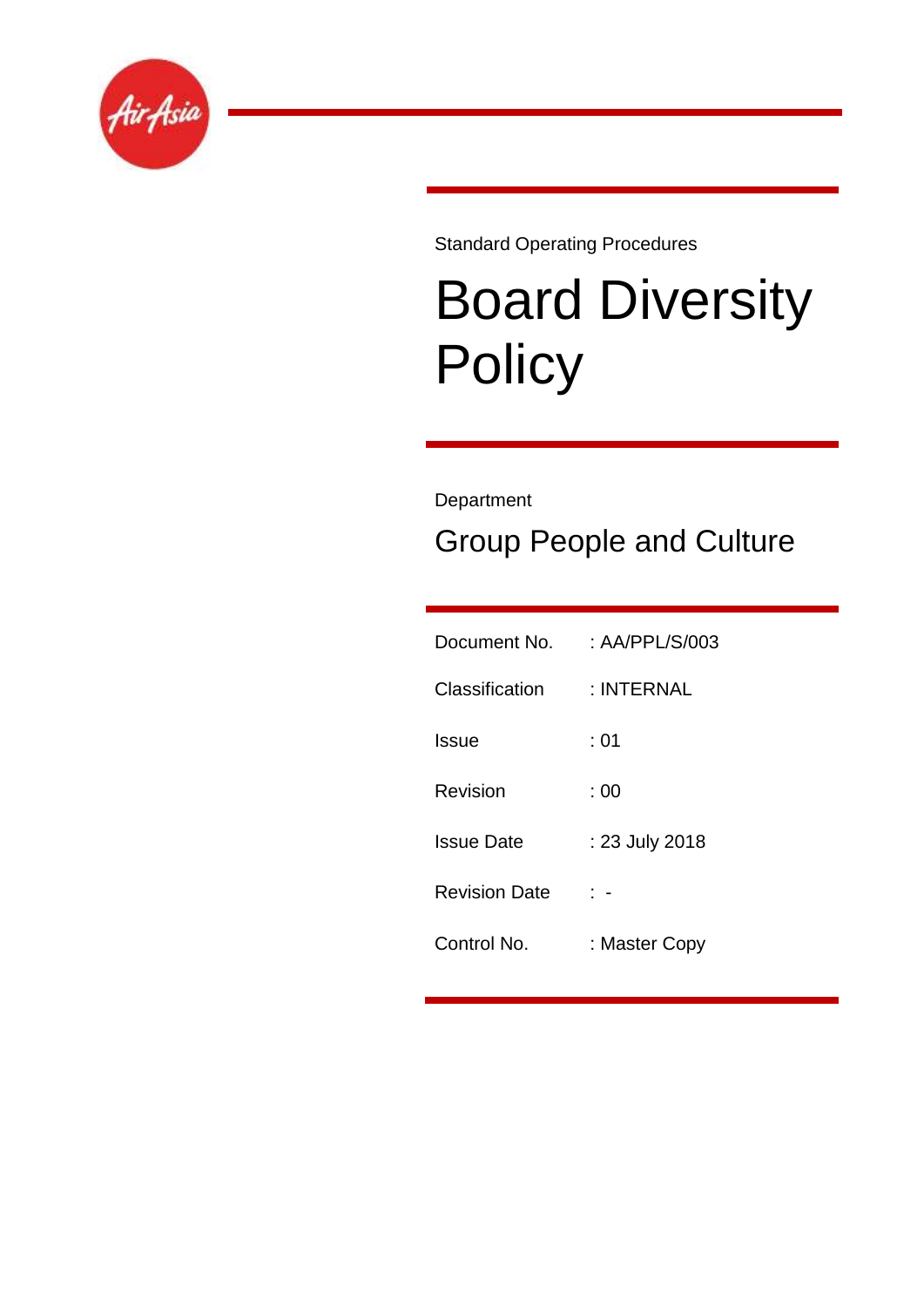#### **© 2018 AIRASIA GROUP BERHAD All rights reserved.**

Information contained in this document is the property of AirAsia Group Berhad ("**AAGB**") and is disclosed in confidence to employees from AAGB, as well as authorized persons stated in the Distribution Control List (DCL) of this document.

No part of this publication may be reproduced, distributed or transmitted in any form or by any means, including photocopying, recording or any other electronic or mechanical methods, without the express written permission of AAGB except in the case of non- commercial uses permitted under copyrights law. The use of the information extracted from this document for the purpose of developing promotional or educational materials ("**Materials**") is allowed, provided that the Materials are developed by the document owner in AAGB or anyone authorized by the document owner in AAGB.

For permission requests, kindly write to the relevant Document Control Centre, addressed "*Attention: GOQA Document Control Centre*," at the following address:

*AirAsia Group Berhad, RedQ, Jalan Pekeliling 5, Lapangan Terbang Antarabangsa Kuala Lumpur (klia2), 64000 Sepang, Selangor.*

# Authority: Group Head of People and Culture, AirAsia Group Berhad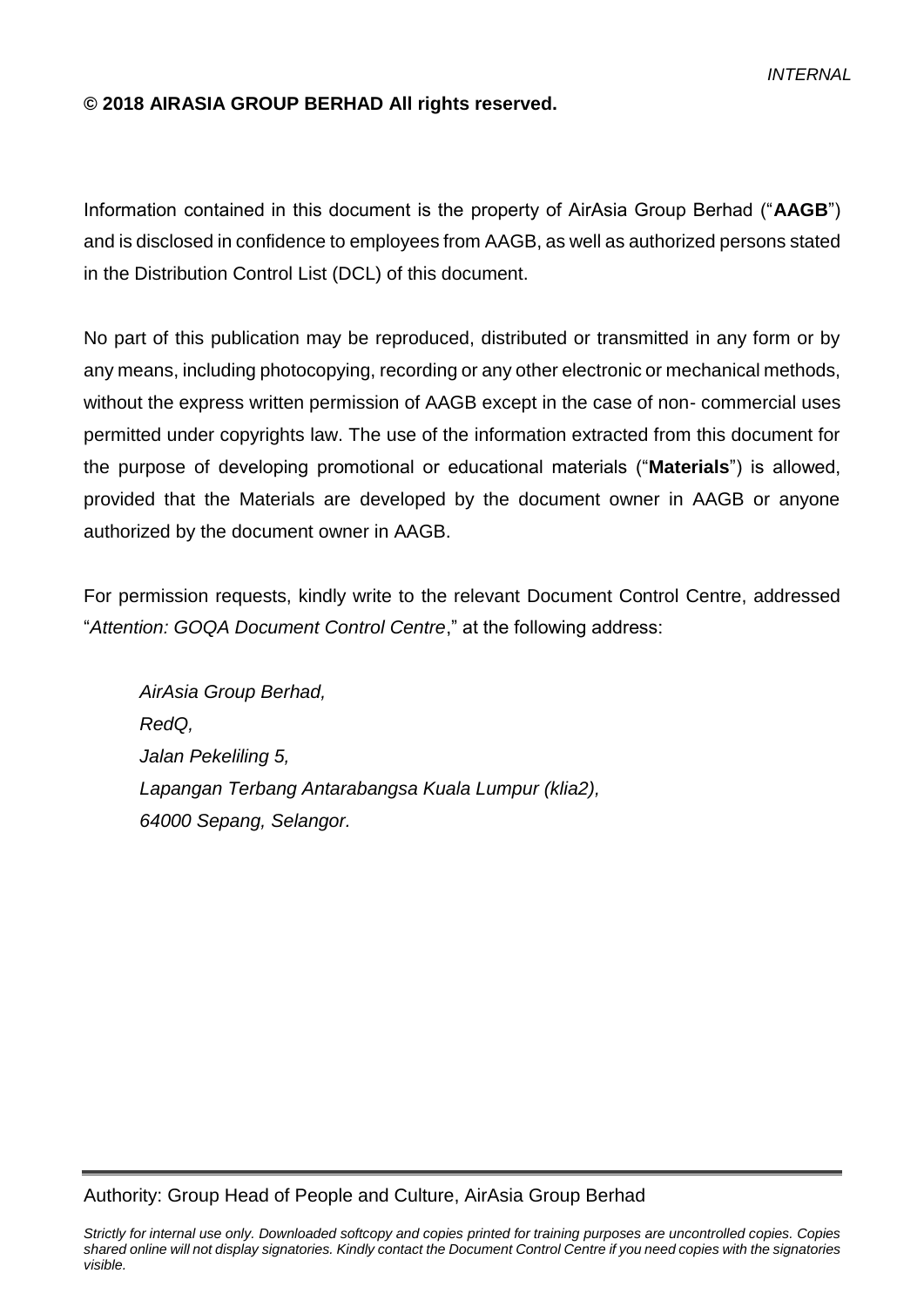

**Board Diversity Policy Issue 01 Revision 00 23 July 2018 Approval for AirAsia Group Berhad**

# **Prepared by**

*<SIGNATURE NOT DISPLAYED>*

..........................................................................................

**Bong Phei San** Executive, Group People and Culture

# **Reviewed by**

*<SIGNATURE NOT DISPLAYED>*

..................................................................................................

**Varun Bhatia** Group Head of People and Culture

# **Approved by**

# *<SIGNATURE NOT DISPLAYED>*

..................................................................................................

**Datuk Kamarudin Bin Meranun** Chairman, Board of Directors

Authority: Group Head of People and Culture, AirAsia Group Berhad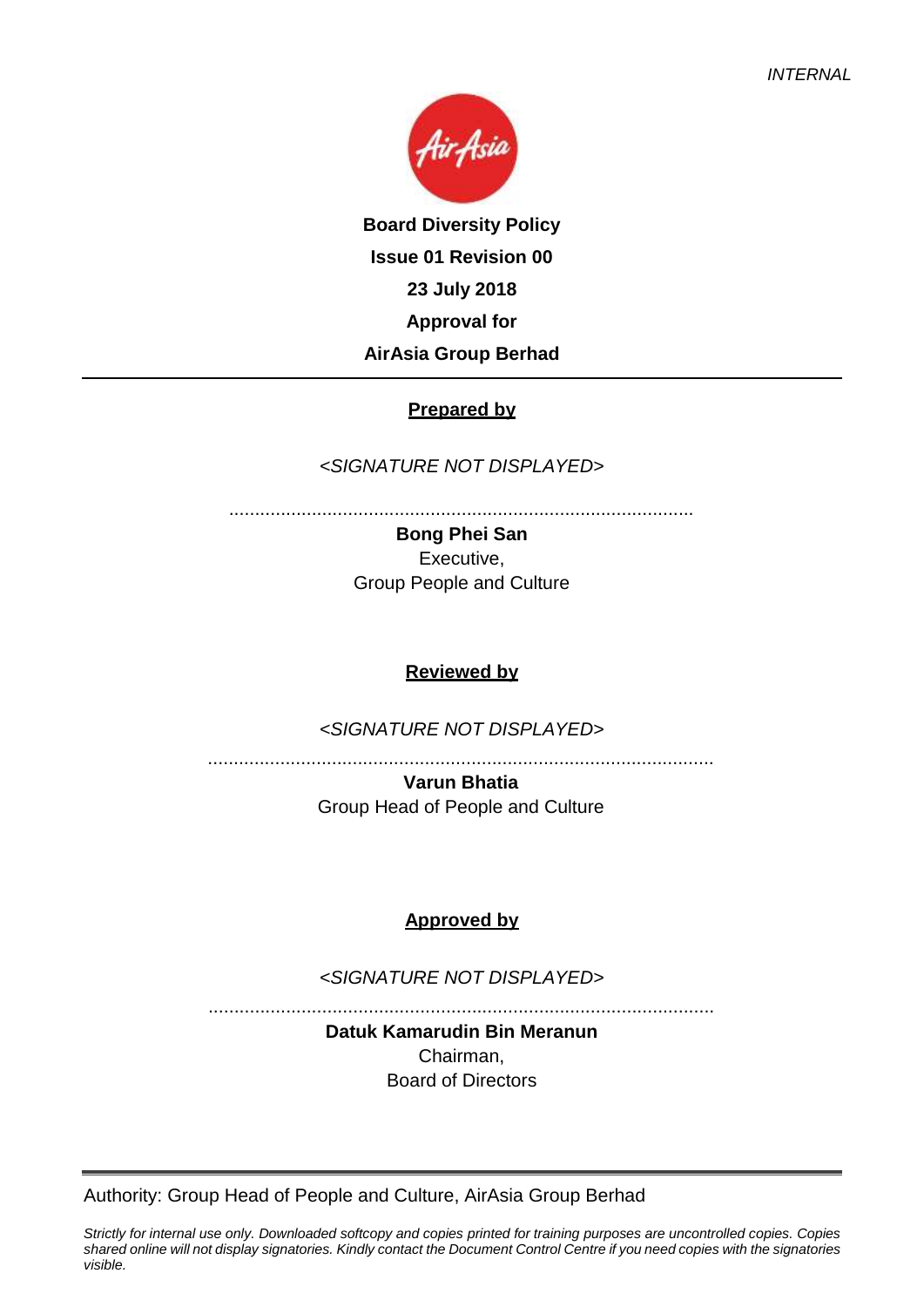*INTERNAL*

# INTENTIONALLY LEFT BLANK

Authority: Group Head of People and Culture, AirAsia Group Berhad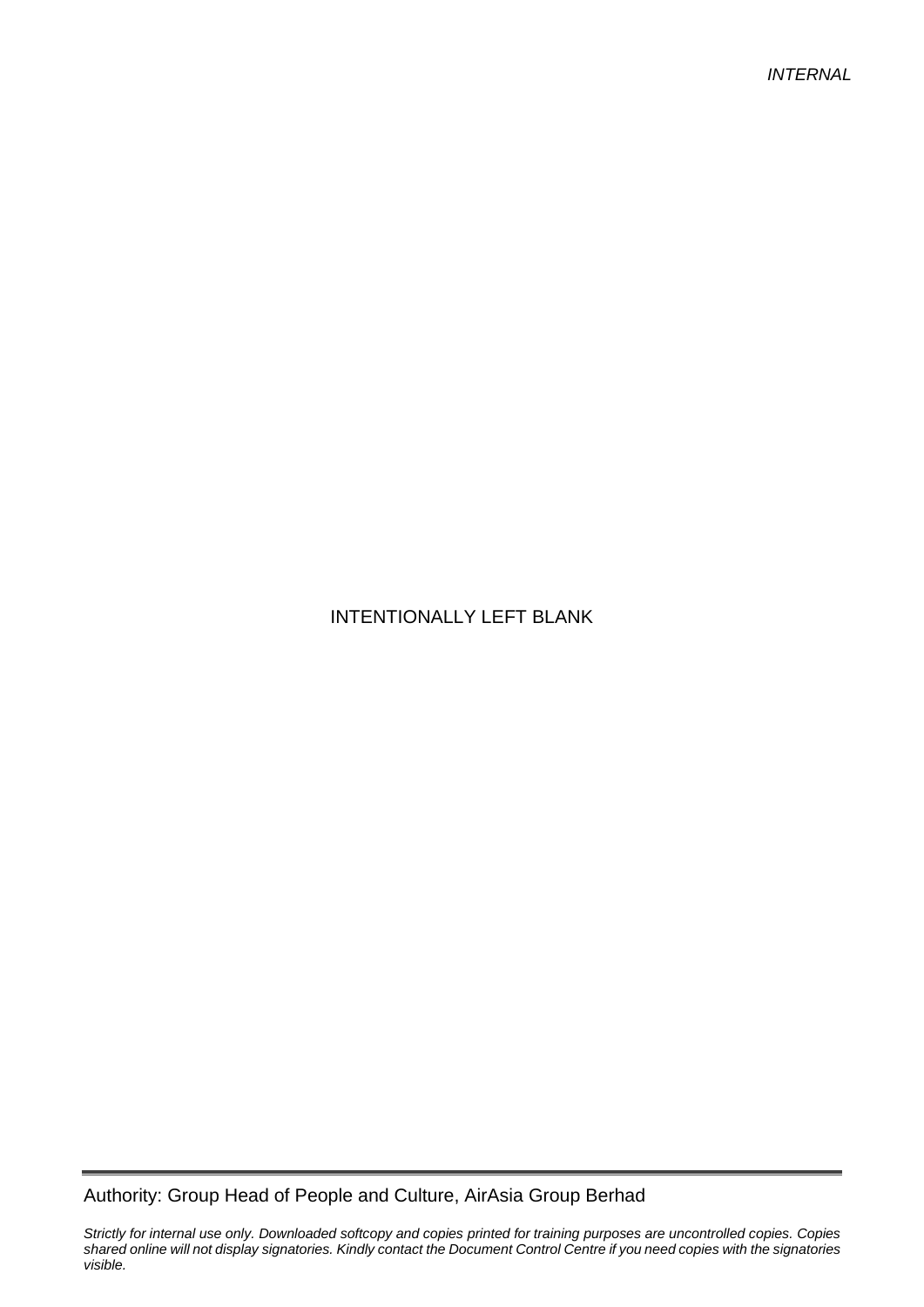|  |                               |          | Doc. No. AA/PPL/S/003 |
|--|-------------------------------|----------|-----------------------|
|  | <b>Board Diversity Policy</b> | Date     | 23 Jul 18             |
|  | <b>Revision History</b>       | Issue 01 | Rev 00                |
|  |                               | Page     |                       |

#### <span id="page-4-0"></span>**REVISION HISTORY**

Revision History records the trail of revisions made to the SOP, the reason of the revisions and the tracking of Process Change Request (PCR) submitted by the Process Owner. Revision History is the responsibility of Document Control Centre (DCC) to ensure all SOP revisions are justified and documented in accordance to proper document control procedures.

| <b>Issue</b><br>No. | Rev.<br>No. | PCR No.      | <b>Date</b> | <b>Effective</b><br><b>Date</b> | <b>Reason for Revision</b> |
|---------------------|-------------|--------------|-------------|---------------------------------|----------------------------|
| 01                  | $00\,$      | GOQA/PCR/069 | 23 Jul 18   | 21 Sep 18                       | Initial issue.             |
|                     |             |              |             |                                 |                            |
|                     |             |              |             |                                 |                            |
|                     |             |              |             |                                 |                            |
|                     |             |              |             |                                 |                            |
|                     |             |              |             |                                 |                            |
|                     |             |              |             |                                 |                            |
|                     |             |              |             |                                 |                            |
|                     |             |              |             |                                 |                            |
|                     |             |              |             |                                 |                            |
|                     |             |              |             |                                 |                            |
|                     |             |              |             |                                 |                            |

# Authority: Group Head of People and Culture, AirAsia Group Berhad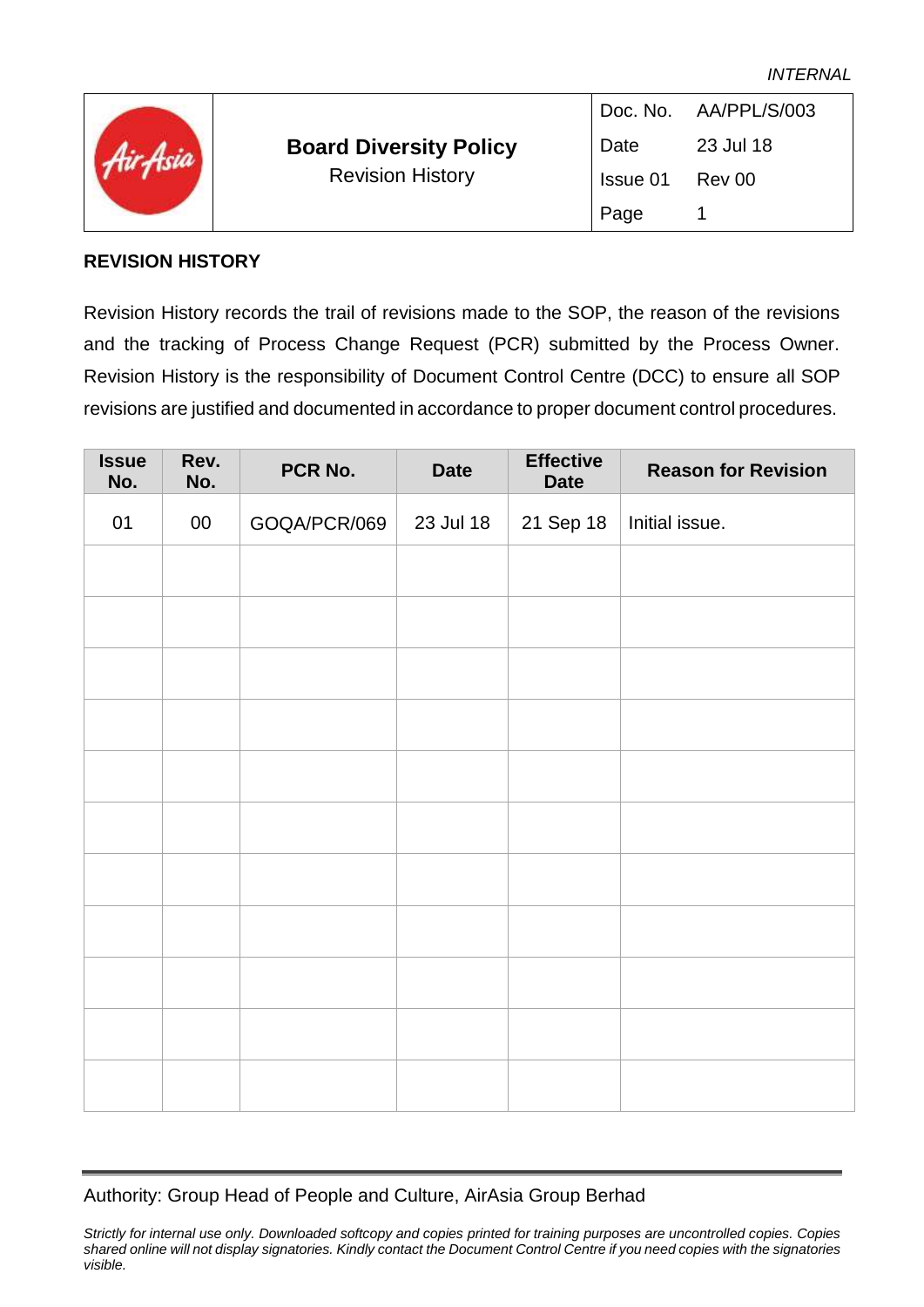*INTERNAL*



#### <span id="page-5-0"></span>**DISTRIBUTION CONTROL LIST**

The Control No. in the Distribution Control List are defined with the following codes:

 $A =$  Aircraft, S = Station, P = Personnel, X = External

| <b>Holder</b>                            | <b>Location</b> | <b>Control No.</b> | <b>Medium</b> |
|------------------------------------------|-----------------|--------------------|---------------|
| <b>Document Control Centre</b>           | <b>KUL</b>      | <b>Master Copy</b> | Hardcopy      |
| Board of Directors, AirAsia Group Berhad | <b>KUL</b>      | Softcopy - RedDocs | Softcopy      |
| Group Legal                              | <b>KUL</b>      | Softcopy - RedDocs | Softcopy      |
| <b>Group People and Culture</b>          | <b>KUL</b>      | Softcopy - RedDocs | Softcopy      |
|                                          |                 |                    |               |
|                                          |                 |                    |               |
|                                          |                 |                    |               |
|                                          |                 |                    |               |
|                                          |                 |                    |               |
|                                          |                 |                    |               |
|                                          |                 |                    |               |
|                                          |                 |                    |               |
|                                          |                 |                    |               |

# Authority: Group Head of People and Culture, AirAsia Group Berhad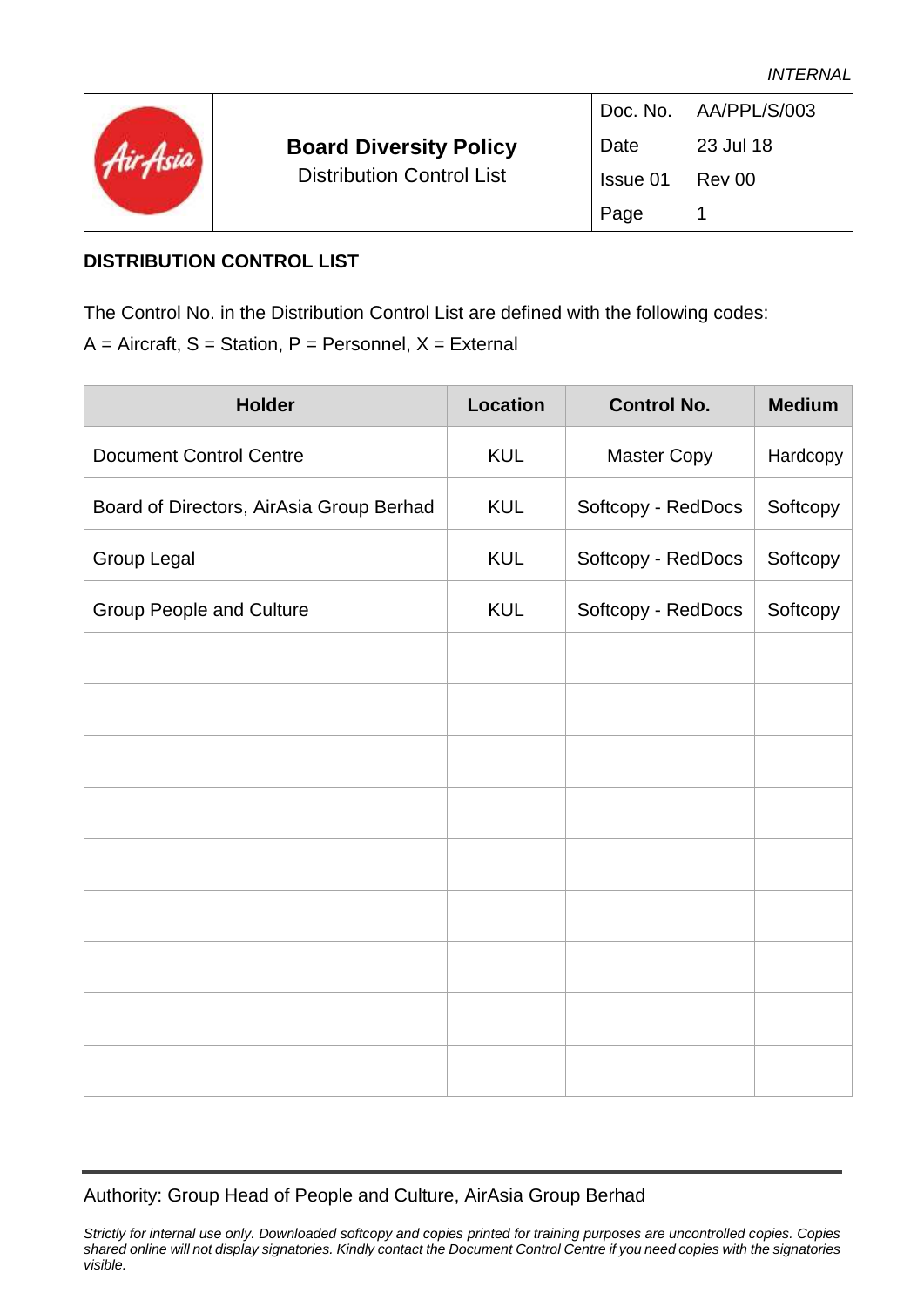

# <span id="page-6-0"></span>**TABLE OF CONTENT**

| 1.0  |     |                                                       |  |
|------|-----|-------------------------------------------------------|--|
| 2.0  |     |                                                       |  |
| 3.0  |     |                                                       |  |
|      | 3.1 |                                                       |  |
|      | 3.2 |                                                       |  |
| 4.0  |     |                                                       |  |
| 5.0  |     |                                                       |  |
| 6.0  |     |                                                       |  |
| 7.0  |     |                                                       |  |
| 8.0  |     |                                                       |  |
| 9.0  |     | PERFORMANCE MEASURES AND NON-CONFORMANCE CRITERIA  13 |  |
| 10.0 |     |                                                       |  |

Authority: Group Head of People and Culture, AirAsia Group Berhad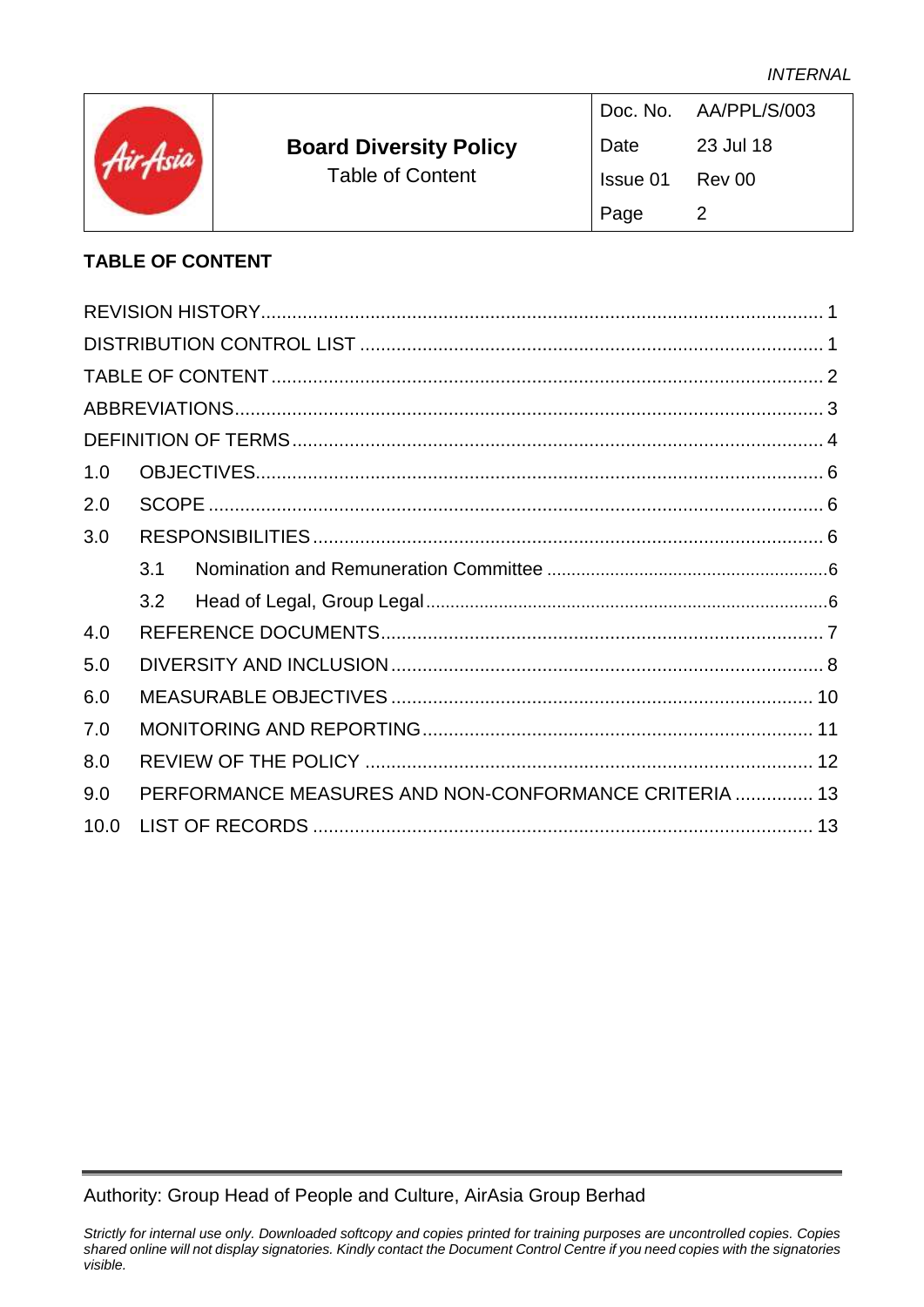

|                               |                 | Doc. No. AA/PPL/S/003 |
|-------------------------------|-----------------|-----------------------|
| <b>Board Diversity Policy</b> | Date            | 23 Jul 18             |
| Abbreviations                 | Issue 01 Rev 00 |                       |
|                               | Page            |                       |

#### <span id="page-7-0"></span>**ABBREVIATIONS**

| <b>Abbreviation</b> | <b>Full Term</b>                           |
|---------------------|--------------------------------------------|
| AAGB                | AirAsia Group Berhad                       |
| <b>DCC</b>          | Document Control Centre                    |
| <b>DCL</b>          | <b>Distribution Control List</b>           |
| <b>GOQA</b>         | <b>Group Operational Quality Assurance</b> |
| <b>NRC</b>          | Nomination and Remuneration Committee      |
| <b>PCR</b>          | <b>Process Change Request</b>              |

# Authority: Group Head of People and Culture, AirAsia Group Berhad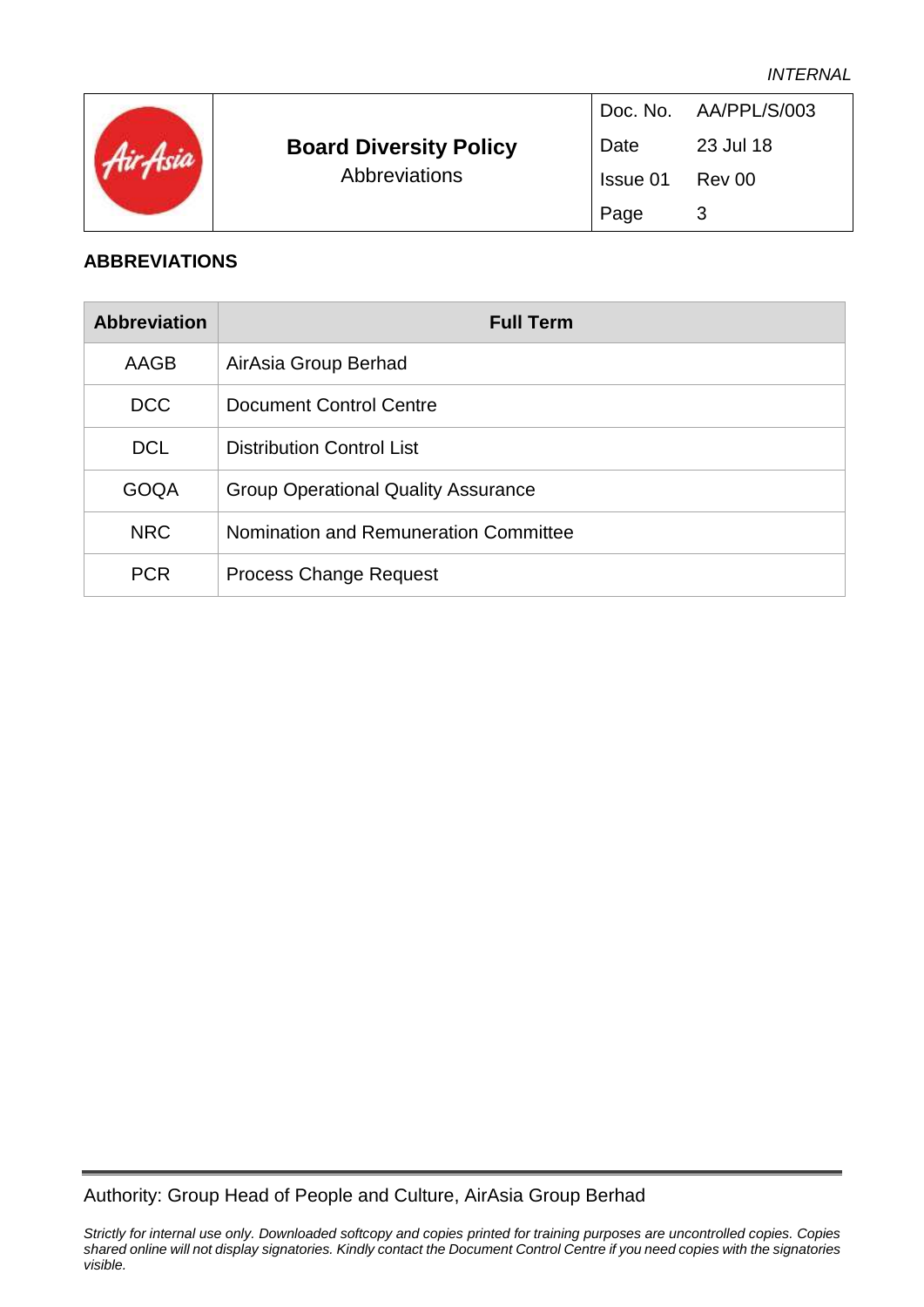

#### <span id="page-8-0"></span>**DEFINITION OF TERMS**

| <b>Term</b>                                                         | <b>Definition</b>                                                                                                                                   |
|---------------------------------------------------------------------|-----------------------------------------------------------------------------------------------------------------------------------------------------|
| <b>Board</b>                                                        | Board of Directors of AirAsia Group Berhad.                                                                                                         |
| <b>Board</b><br><b>Committee</b>                                    | Committees established by the Board to assist in carrying out its duties<br>and responsibilities.                                                   |
| <b>Nomination</b><br>and<br><b>Remuneration</b><br><b>Committee</b> | Committee that evaluates the Board of Directors of its respective company<br>and examine the skills and characteristics needed in Board candidates. |
| <b>Policy</b>                                                       | Board Diversity Policy.                                                                                                                             |

Authority: Group Head of People and Culture, AirAsia Group Berhad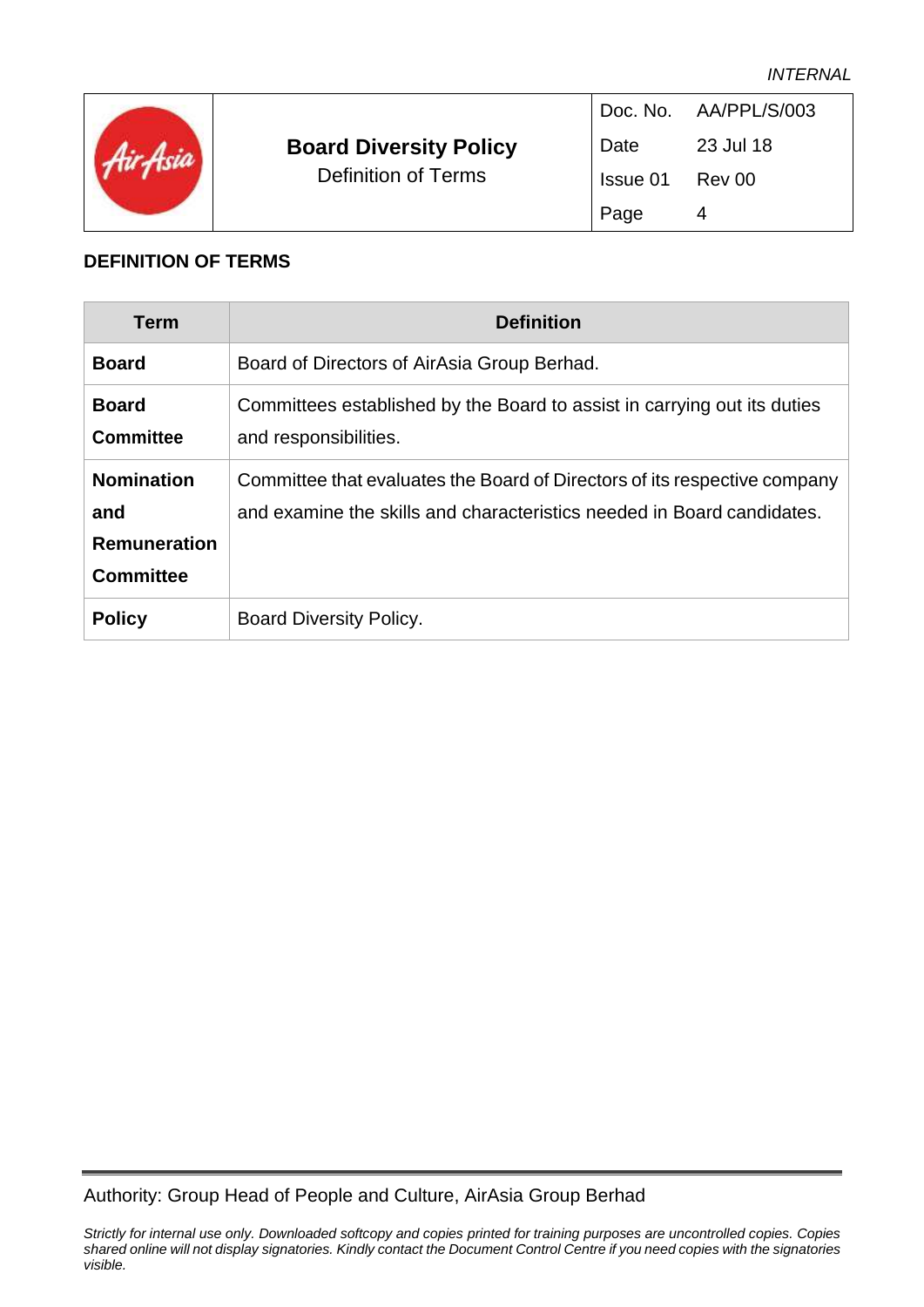| <i><b>INTERNAL</b></i> |
|------------------------|
|------------------------|

|  |                               |          | Doc. No. AA/PPL/S/003 |
|--|-------------------------------|----------|-----------------------|
|  | <b>Board Diversity Policy</b> | Date     | 23 Jul 18             |
|  | <b>Definition of Terms</b>    | Issue 01 | Rev 00                |
|  |                               | Page     | 5                     |

# INTENTIONALLY LEFT BLANK

Authority: Group Head of People and Culture, AirAsia Group Berhad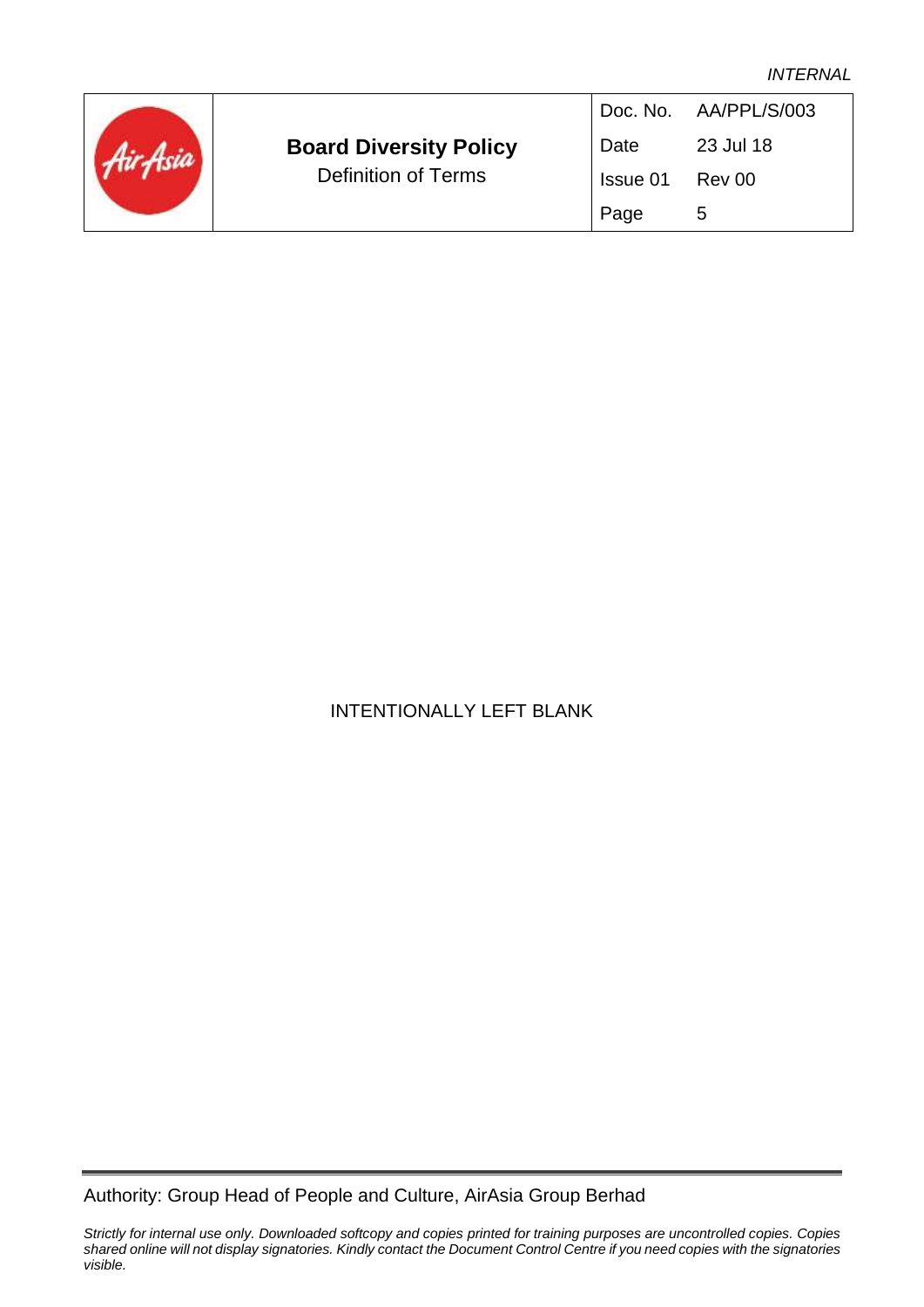|  |                               |          | Doc. No. AA/PPL/S/003 |
|--|-------------------------------|----------|-----------------------|
|  | <b>Board Diversity Policy</b> | Date     | 23 Jul 18             |
|  | <b>Procedures</b>             | Issue 01 | Rev 00                |
|  |                               | Page     |                       |

#### <span id="page-10-0"></span>**1.0 OBJECTIVES**

The Board Diversity Policy ("Policy") sets out the approach to diversity on the Board of Directors or AirAsia Group Berhad ("Board"). The objective is to ensure a broad dimension of diversity is present in the Board to guarantee diverse viewpoints.

# <span id="page-10-1"></span>**2.0 SCOPE**

The Policy applies to the Board only. It does not apply to diversity in relations to employees.

#### <span id="page-10-2"></span>**3.0 RESPONSIBILITIES**

#### <span id="page-10-3"></span>**3.1 Nomination and Remuneration Committee**

- a. Review and assess the Board composition on behalf of the Board.
- b. Recommend the appointment of new Directors.
- c. Provide a report on the process used for Board appointments in the AAGB Annual Report.
- d. Conduct annual review of the Policy.

#### <span id="page-10-4"></span>**3.2 Head of Legal, Group Legal**

a. To ensure the Board Nomination Committee is guided by this policy.

Authority: Group Head of People and Culture, AirAsia Group Berhad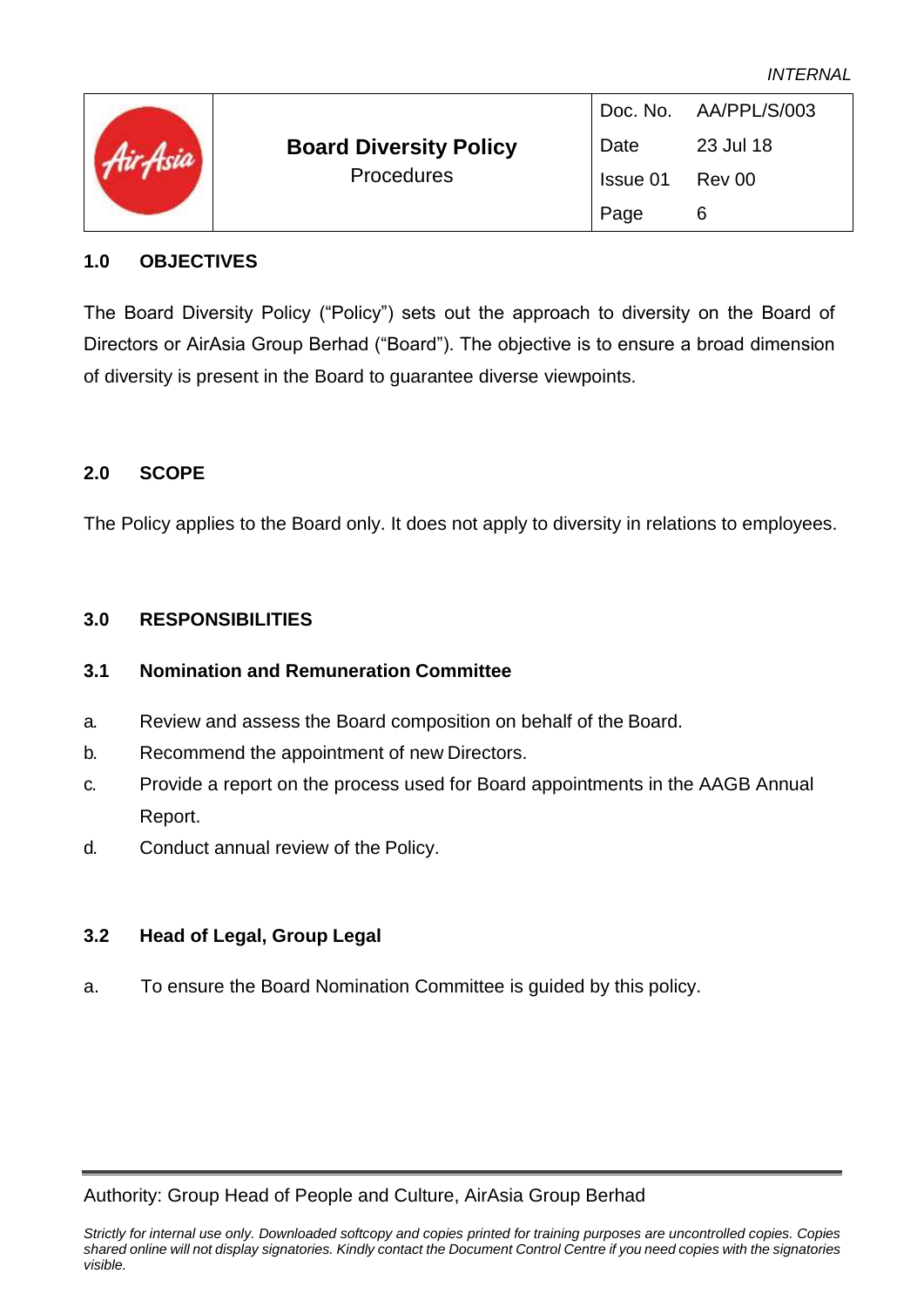|  |                               |          | Doc. No. AA/PPL/S/003 |
|--|-------------------------------|----------|-----------------------|
|  | <b>Board Diversity Policy</b> | Date     | 23 Jul 18             |
|  | Procedures                    | Issue 01 | Rev 00                |
|  |                               | Page     |                       |

#### <span id="page-11-0"></span>**4.0 REFERENCE DOCUMENTS**

| <b>Title</b>                                                   | <b>Document ID</b> |
|----------------------------------------------------------------|--------------------|
| Board Charter (AAGB)                                           | AA/LGL/S/007       |
| Corporate Governance Blueprint 2011<br>(Securities Commission) | N/A                |

Authority: Group Head of People and Culture, AirAsia Group Berhad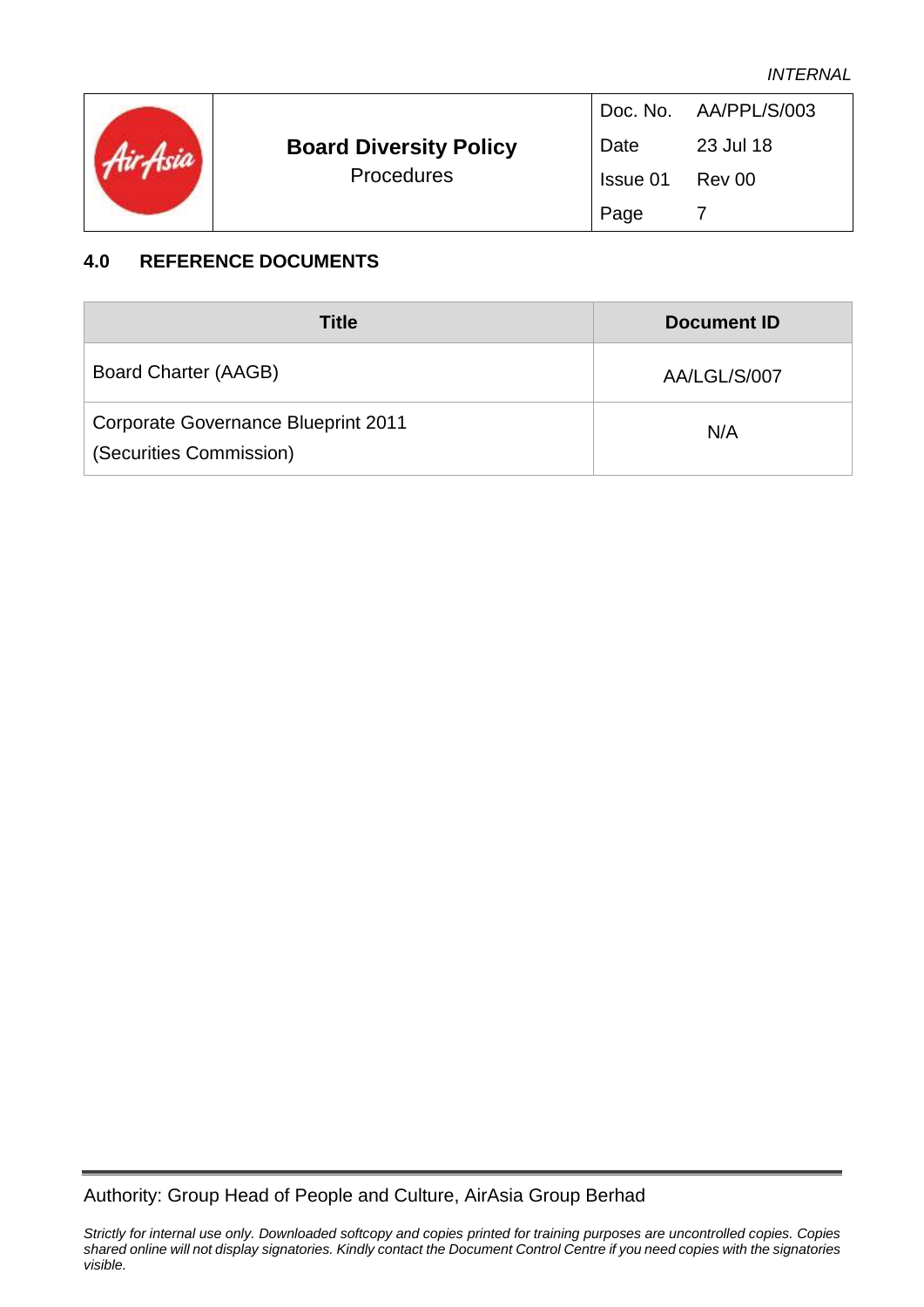| <b>Board Diversity Policy</b><br><b>Procedures</b> |      | Doc. No. AA/PPL/S/003 |        |
|----------------------------------------------------|------|-----------------------|--------|
|                                                    | Date | 23 Jul 18             |        |
|                                                    |      | Issue 01              | Rev 00 |
|                                                    |      | Page                  |        |

#### <span id="page-12-0"></span>**5.0 DIVERSITY AND INCLUSION**

- **5.1** AirAsia Group Berhad (AAGB) recognizes and embraces the benefits of having a diverse Board and sees increasing diversity at Board level as an essential element in maintaining a competitive advantage.
- **5.2** A truly diverse Board will include and make good use of differences in the skills, regional and industry experience, education, cultural and religious background, ethnicity, race, gender as well as other qualities of the Directors. These differences shall be considered in determining the optimum composition of the Board and should be balanced appropriately when possible.
- **5.3** All Board appointments shall be made on merit and in the context of the skills and experience the Board needs as a whole to be effective.
- **5.4** The Nomination and Remuneration Committee ("NRC") reviews and assesses the Board composition on behalf of the Board and recommends the appointment of new Directors.

Refer to the AAGB Board Charter (Doc. No.: AA/LGL/S/007) for more information on the NRC composition and responsibilities.

- **5.5** In reviewing the Board composition, NRC will consider the benefits of all aspects of diversity including, but not limited to, those described above to maintain an appropriate range and balance of skills, experience and background in the Board.
- **5.6** In identifying suitable candidates for appointment to the Board, NRC will consider candidates on merit against objective criteria and with due regard for the benefits of diversity on the Board.

Authority: Group Head of People and Culture, AirAsia Group Berhad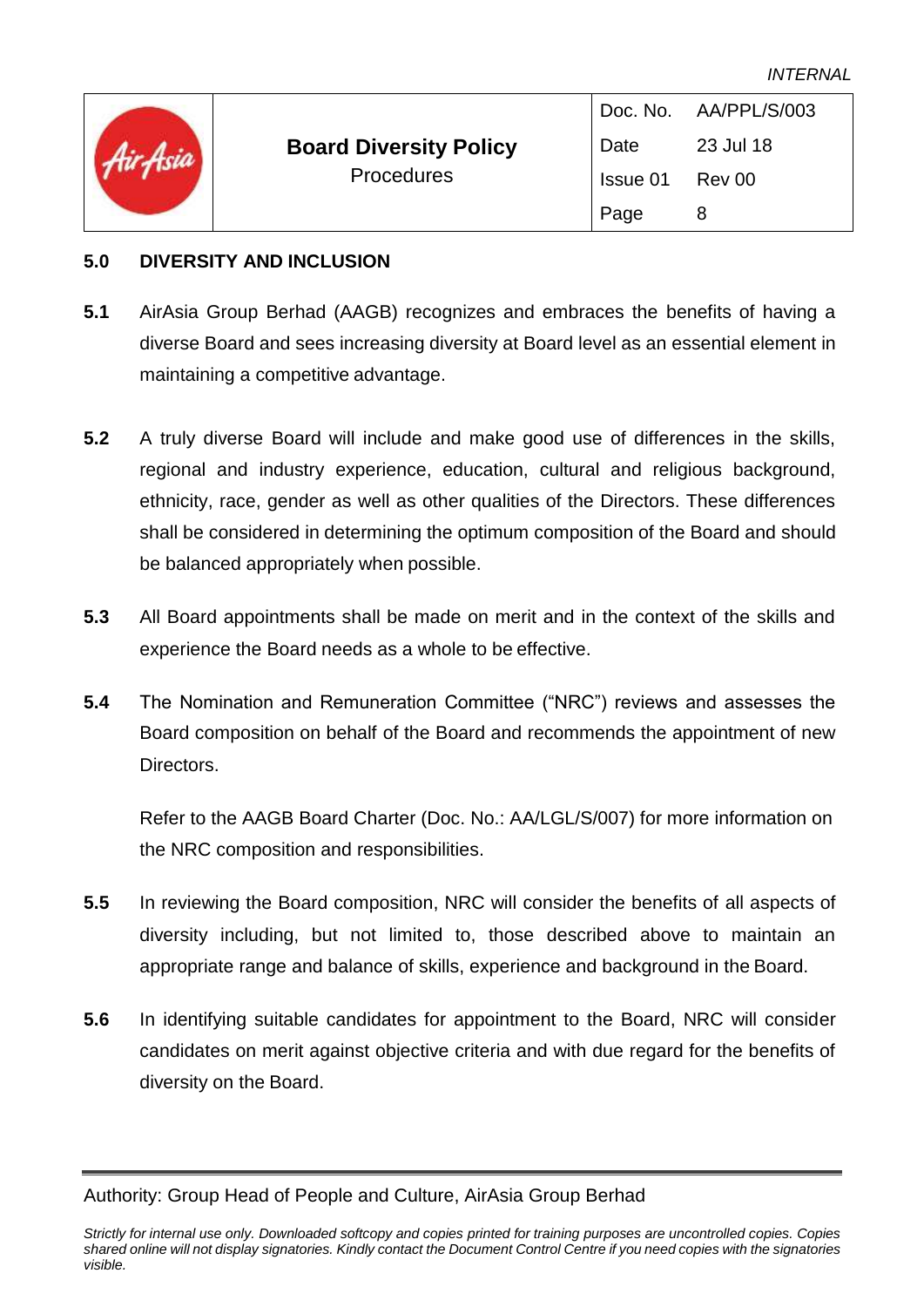| <b>Board Diversity Policy</b><br>Procedures |      | Doc. No. AA/PPL/S/003 |        |
|---------------------------------------------|------|-----------------------|--------|
|                                             | Date | 23 Jul 18             |        |
|                                             |      | Issue 01              | Rev 00 |
|                                             |      | Page                  | 9      |

- **5.7** Some of the criteria to be taken into consideration in the selection process can include the following:
	- a. Millennial appeal;
	- b. Gender diversity;
	- c. Entrepreneurial skills;
	- d. Global mindset;
	- e. Digital savvy;
	- f. Influencer;
	- g. Leadership role in mid-large size organization.
- **5.8** As part of the annual performance evaluation on the effectiveness of the Board, the Board Committees and Individual Directors, NRC will consider the balance of skills, experience, independence and knowledge of AAGB within the Board as well as the diversity representation of the Board.
- **Note:** Board Committees are committees established by the Board to assist in carrying out its duties and responsibilities. Refer to the AAGB Board Charter for more information on the existing Board Committees.

# Authority: Group Head of People and Culture, AirAsia Group Berhad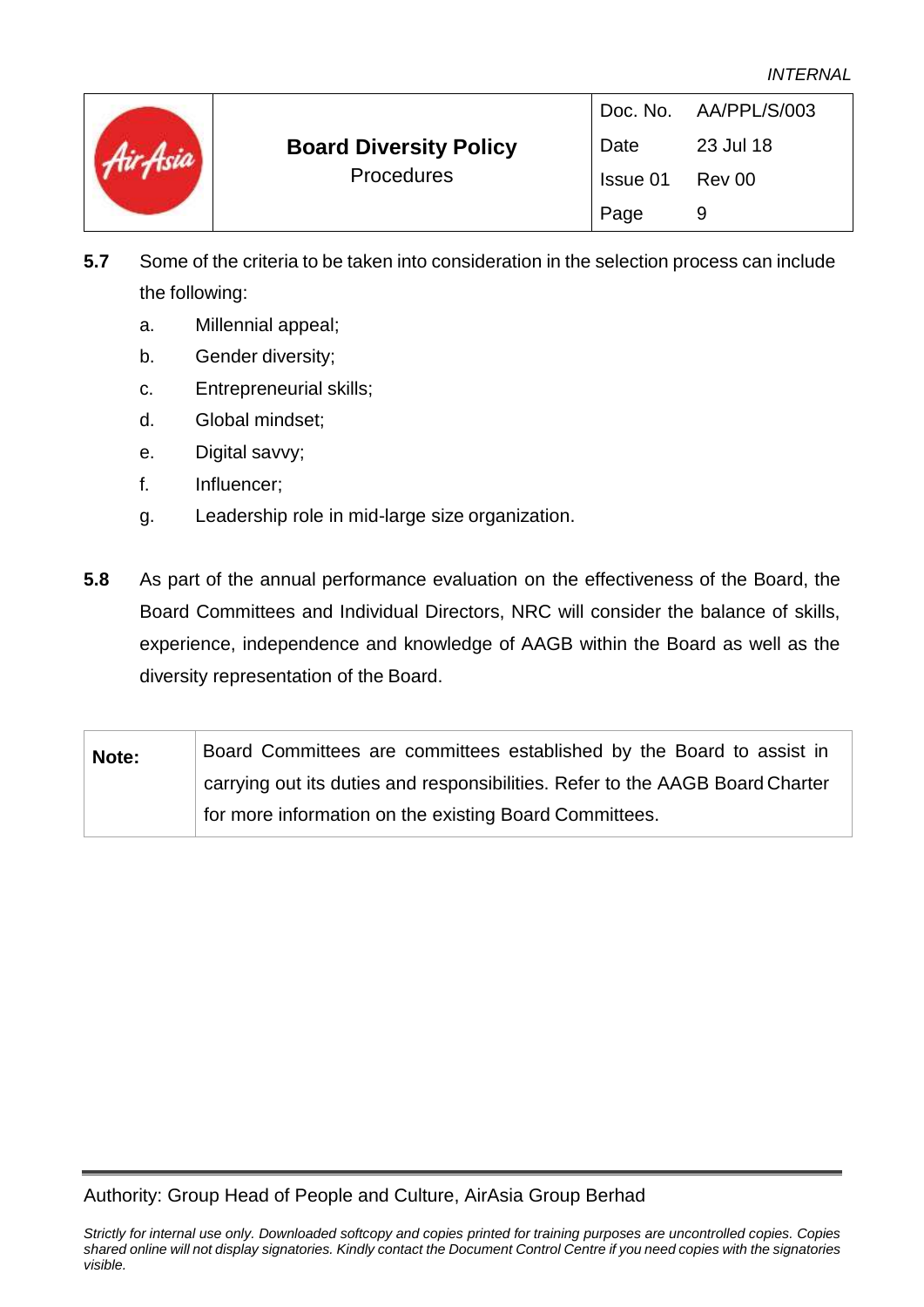|  |                               | Doc. No. AA/PPL/S/003 |           |
|--|-------------------------------|-----------------------|-----------|
|  | <b>Board Diversity Policy</b> | Date                  | 23 Jul 18 |
|  | Procedures                    | Issue 01              | Rev 00    |
|  |                               | Page                  | 10        |

#### <span id="page-14-0"></span>**6.0 MEASURABLE OBJECTIVES**

- **6.1** NRC shall annually discuss and agree all measurable objectives to achieve diversity on the Board and recommend them to the Board for adoption.
- **6.2** At any given time, the Board may seek to improve one or more aspects of its diversity and measure progress accordingly.
- **6.3** The Board recognizes the recommendation of the Corporate Governance Blueprint 2011 issued by the Securities Commission on maintaining at least thirty percent (30%) of the Board with women and shall take the necessary measures to meet the target.
- **6.4** Nonetheless, selection of female candidates to join the Board shall be, in part, dependent on the pool of female candidates with the necessary skills, knowledge and experience. The ultimate decision will be based on merit and the contribution the chosen candidate will bring to the Board.

#### Authority: Group Head of People and Culture, AirAsia Group Berhad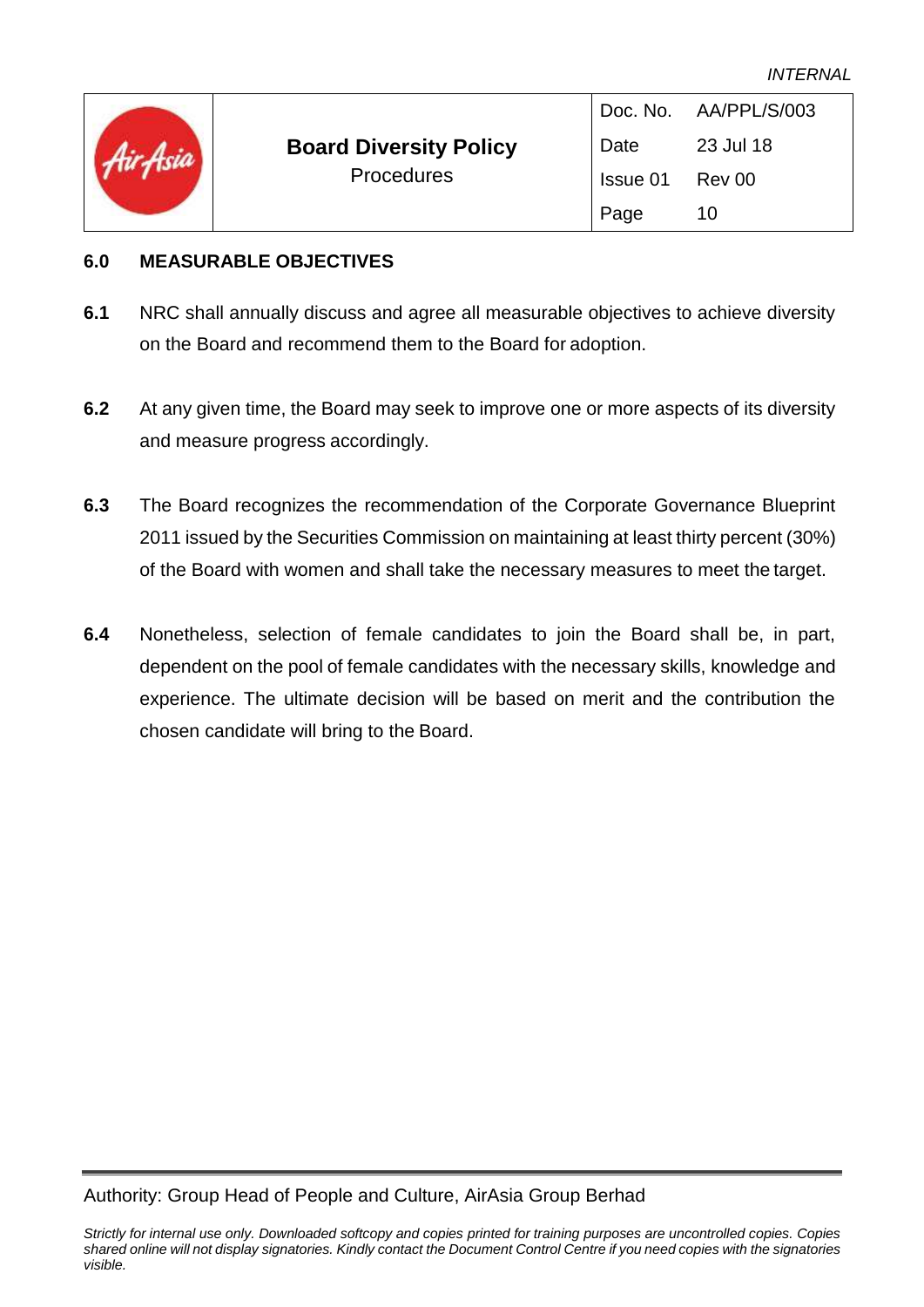|  |                               | Doc. No. AA/PPL/S/003 |           |
|--|-------------------------------|-----------------------|-----------|
|  | <b>Board Diversity Policy</b> | Date                  | 23 Jul 18 |
|  | Procedures                    | Issue 01              | Rev 00    |
|  |                               | Page                  |           |

#### <span id="page-15-0"></span>**7.0 MONITORING AND REPORTING**

- **7.1** Every year, NRC shall provide a report on the process used for Board appointments in the Corporate Governance section of the AAGB Annual Report.
- **7.2** The report shall include:
	- a. a summary of the Policy;
	- b. the measurable objectives set for implementing the Policy; and
	- c. the progress made towards achieving those objectives.

#### Authority: Group Head of People and Culture, AirAsia Group Berhad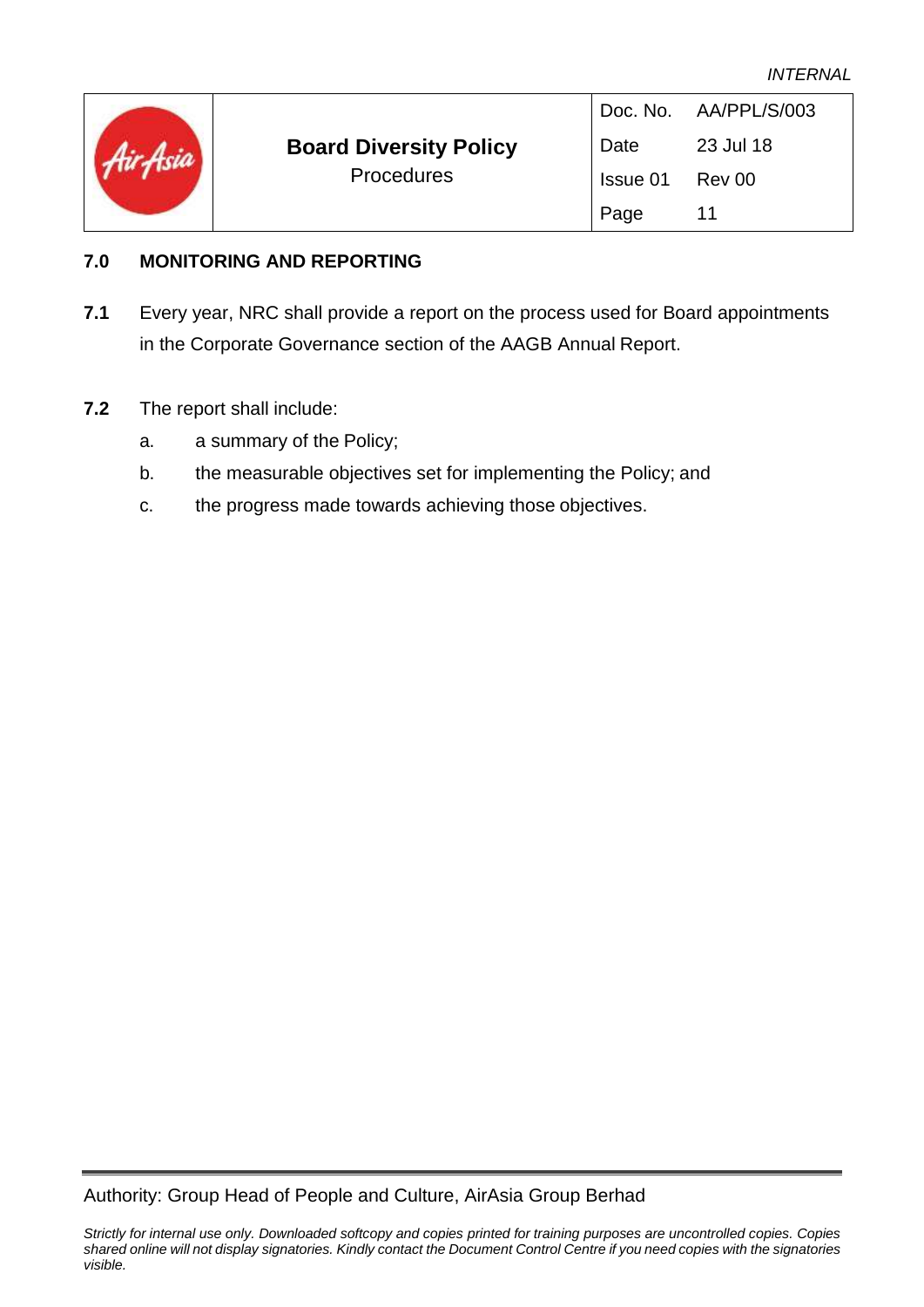|  |                                                    | Doc. No. AA/PPL/S/003 |           |
|--|----------------------------------------------------|-----------------------|-----------|
|  | <b>Board Diversity Policy</b><br><b>Procedures</b> | Date                  | 23 Jul 18 |
|  |                                                    | Issue 01              | Rev 00    |
|  |                                                    | Page                  | 12        |

#### <span id="page-16-0"></span>**8.0 REVIEW OF THE POLICY**

- **8.1** NRC shall review this Policy annually. The review shall include an assessment of the effectiveness of the Policy.
- **8.2** NRC shall discuss any revisions that may be required and recommend the revisions to the Board for approval.

# Authority: Group Head of People and Culture, AirAsia Group Berhad